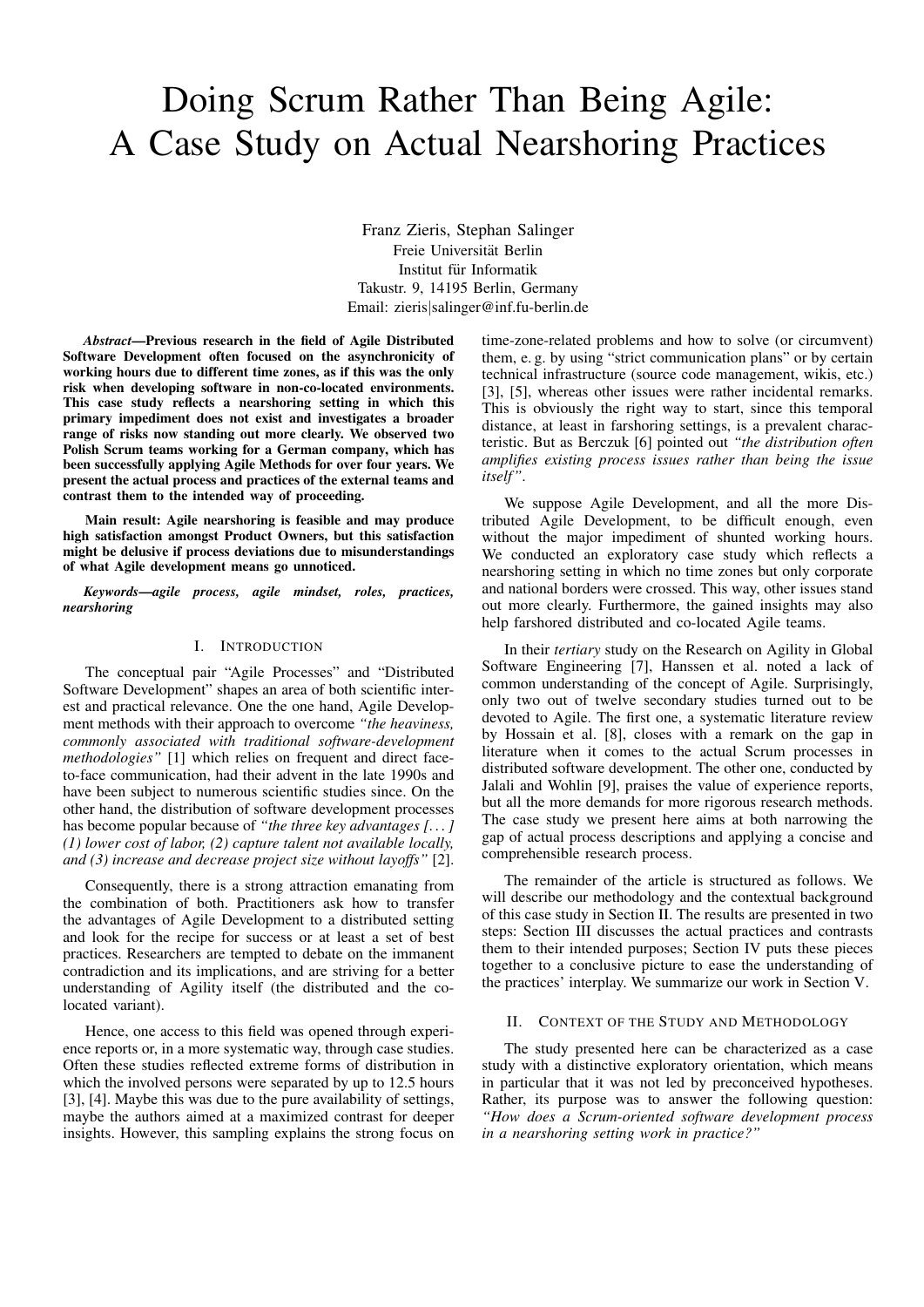In order to gather the appropriate data to answer this question, we utilized the GQM method [10]. One of our demands was to use a triangulation approach to incorporate multiple vantage points. We achieved this diversity by using different data sources and types, and by engaging multiple observers. The analysis of the collected data was conducted using a process following the principles of the Grounded Theory Methodology by Strauss and Corbin [11].

#### *A. Context*

The company at stake runs a large German online portal. The required software is developed and maintained by 180 in-house developers in the company's headquarter in Berlin. The developers almost exclusively work in small Agile teams (usually using Scrum) with up to six members. In accordance with the Agile Principles [12], the teams are granted with high responsibility. However, a smaller fraction of the development is out-sourced. At the time of our observation, three external Polish teams worked for the German company which were rented from a large IT Service Company (approx. 16,500 employees). These teams do not work in isolation from the in-house development. Rather they are embedded through a customized Scrum process, e. g. the Product Owners, who are situated in Berlin, take part in the teams' Daily Scrums using a videoconference system (we will describe the details of the applied practices later on, see Section III).

In the context of this study we observed two of the three external teams, hereinafter referred to as Team A and B, which have been working together with the German company for a little less than three years. We observed their daily work and sounded them on their current situation. At the time of our data collection, the teams' situations were as follows:

Team A consists of five developers and one QA engineer, co-located in one workspace. The team has been in this form for several months, having only one developer passed over from Team B a few weeks ago. Thus, Team A can be characterized as rather stable.

Team A was the only team working on a certain range of the German company's products. The team temporarily had two Berlin-based Product Owners which were in the midst of a handover.

In their daily work, the team incorporated a Kanban-like board [13] for organizing their Stories which were broken down into Tasks. The team used different templates for Story cards and Task cards, both containing elaborated checklists for certain kinds of quality assurance. The applied practices include Continuous Integration (CI), Pair Programming (PP), Test-Driven Development (TDD) and Reviews (see Section III for details).

In contrast to Team A, the history of Team B was more dynamic. At the time of our observation it consisted of four developers and one QA engineer, two of the developers being quite new to the team. The Scrum Master accordingly pointed out that *"the team is still not in the Performing state, it's still somewhere Storming/Norming"* and *"the team changes the way they work [. . . ] it's still not working fully"*<sup>1</sup> .

Team B previously also worked on a project of its own. With this project being basically finished and waiting for further plans, Team B currently supported Team A with its products. Physically, both teams shared the same workspace. The team itself already had a Product Owner of its own, but because of practically working for Team A, the team also had contact with the two Product Owners of the other team.

Just like Team A, Team B also used a Kanban-like board for its Stories and Tasks. However, its Task cards were merely hand-written sticky notes, without any checklists. The list of applied practices of Team B does not notably differ from that of Team A: CI, PP, and TDD.

Both teams share one Polish Scrum Master who is with the teams all the time. Prior to our observation, he was the local team leader of the three external teams and took over the role as the Scrum Master two weeks ago because the previous one left the external company. He was to fulfill the role in the interim until a new Scrum Master was hired.

In addition to this primary Scrum Master, there is a second "Scrum Master for External Teams" who is situated in Berlin. This additional role bears the overall responsibility for the cooperation between the internal and the external teams. Whereas the Polish developers spoke little or no German at all, using their mother tongue for internal, and English for external purposes, the additional Scrum Master was fluent in English, German, and Polish. The main Scrum Master was an employee of the external company; the additional one was employed by the German company.

## *B. Preparation and Data Collection*

The research objective already sketched above reads as follows in its detailed form: *Characterization and preliminary evaluation of appropriateness, effectiveness, efficiency, consistency, maturity, acceptance, and completeness of the ongoing Scrum process as seen by the Scrum team. The focus of the evaluation is on the identification of problems and leadoff hypotheses regarding direct an indirect causes. Particular attention is to be directed on aspects related to the nearshoring situation.* Therefore, the actual state was to be observed and evaluated.

Following the GQM method, we broke down this goal into questions to be answered. These questions included the following:

- Q1 What is the current situation of the project?
- Q2 Which amendments to Scrum have been made (e. g. with other management techniques, process models, or development practices)?
- Q3 How well does the process fit the project's conditions, i. e. the distribution?
- Q4 Which problems were mitigated or eliminated by the actual applied process?
- Q5 Which problems evolved due to the actual applied process?
- Q6 How satisfied are the involved persons?

 $1$ According to the psychologist Bruce W. Tuckman [14], a group goes through several states including Forming, Storming, Norming, Performing.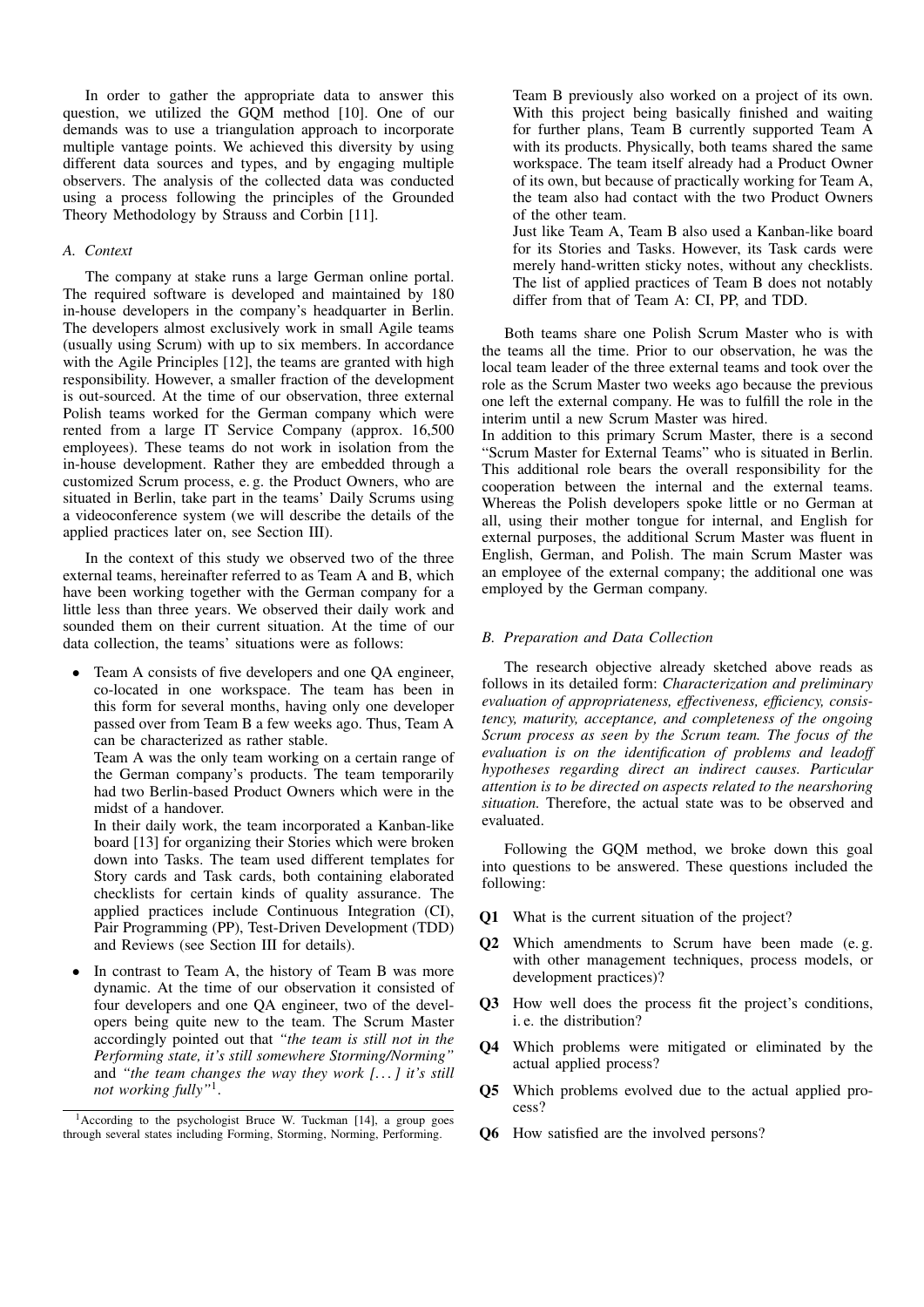After formulating these questions, we specified our tools for data collection and devised how to answer the questions. As stated above, we wanted our study to be exploratory, i. e. open-minded and unbiased. Therefore, we took care that our instruments allowed us to react on unexpected but interesting phenomena, e. g. leading to surveys containing a fair amount of 15 open questions (compared to 40 questions in total).

The following instruments were specified:

- We devised semi-structured interviews with individual developers, Scrum Masters, and Product Owners for topics from which follow-up questions are expected.
- We designed an online survey for covering simpler aspects and a larger number of people.
- "Fly on the Wall": In order to ease interpretation and combination of subjective data retrieved from the other instruments and to get aware of additional phenomena, we decided to passively observe the everyday work including the Daily Scrum, the Sync meeting (see Section III-F) and the developers' interaction with their working environment. In the same way we observed Sprint Retrospectives and Sprint Planning Meetings.

The actual data collection took place in Poland (two days) and Germany (two days). Additionally, we discussed our findings with the respective teams eight weeks later. We will refer to the observations we made and the feedback we got during these discussions throughout this paper.

The vast majority of the interviews and the observations were carried out jointly by at least two researchers. This served two purposes: We wanted to avoid missing of possibly important phenomena and to eliminate personal biases. All in all we gathered over 50 pages of notes and sketches,  $5\frac{1}{2}$  hours of recorded interviews, and additional 3 hours of recorded discussions.

It should be noted that we already investigated two internal teams of the same company one year prior to the study presented here. Back then, one of these teams worked together with Team B on their – now finished – product. We also conducted extensive interviews with members of the management, which eased our comprehension of the current constraints and recent phenomena for the study at hand.

## *C. Analysis*

The analysis of our collected data followed the principles of the Grounded Theory Methodology by Strauss and Corbin [11], especially for identifying and working out central process-related phenomena. As we did not want to formulate a general theory of Agile Nearshoring, not all GTM practices were employed. E. g. our "theoretical sampling" was limited to enquiries towards the German company if certain phenomena or constraints were unclear to us. Furthermore, instead of directly starting off with "open coding", our first step right after the collection of data was to summarize and consolidate our impressions. This led to preliminary hypotheses which we scrutinized on the basis of our actual data (see Figure 1 for Team B's initial hypotheses). However, not all of the hypotheses proved to be tenable, and not all insights presented here originate from these hypotheses. Nevertheless, this first model helped us to structure our research process and to avoid drowning in details.



Fig. 1. Preliminary hypotheses for explaining the situation of Team B. Boxes are a rough description of complex phenomena, arrows can be read as "leads to". Both the boxes and the arrows are hypothetical and sometimes, e. g. in case of the "uninteresting tasks", turned out to be untenable.

# III. AIMED OBJECTIVES & ACTUAL PRACTICES

In this section we will discuss the actual practices we observed and contrast them to the intended way of proceeding. In each subsection we will first summarize the key points of the management's and/or the team members' (developer, Scrum Master, Product Owner) description of the intention of particular practices. We will use the notions of Schwaber and Sutherland's Scrum Guide [15] when our investigation yielded no particular indications of idiosyncratic conceptions. Afterwards, we compare this idealized notion to the actual observations we made. Occasionally, we will also differentiate between the two Teams A and B.

Please note that these differences are neither good nor bad *per se*. If possible, we will discuss the origins and the consequences of the differences. Most of these claims are neatly grounded in our data. However, some of them are rather hypotheses to explain certain phenomena. If possible, we close with an evaluation, based on the outcomes of the subsequent feedback phase.

#### *A. Sprints, Starting and Finishing Ceremonies*

Both external teams were performing Sprints with a length of three weeks. To support direct communication with the Product Owners, the teams stayed in Berlin for two consecutive days for finishing one Sprint (holding Sprint Review and Sprint Retrospective) and starting a new one (Sprint Planning Meeting).

A side-effect of these stays was that the Polish developers had the chance to meet their German colleagues face-to-face. One developer recalled: *"We were in Berlin, and there was a problem that we had, so I wrote an e-mail to a group and after 15 minutes a guy that I haven't seen before, came and said 'Hi, I can help you' "*. Furthermore, these personal contacts were likely to ease overcoming possible inhibitions to subsequently phone each other. According to the developers, Product Owners, and Scrum Masters, communication has improved a lot over the last year.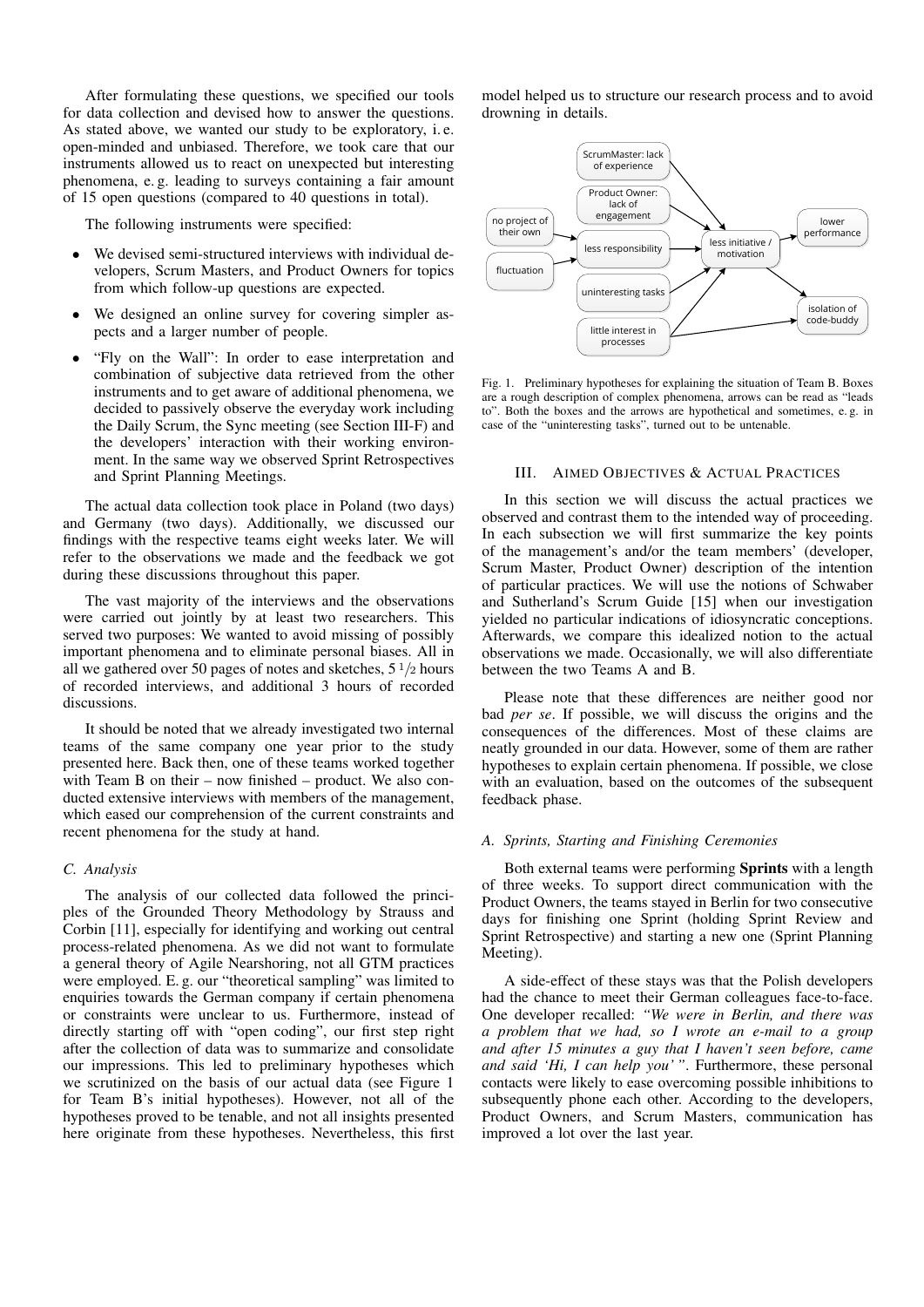## *B. Scrum Masters*

According to the Scrum Guide: *"The Scrum Master is responsible for ensuring Scrum is understood and enacted"* [15]. He is often described as a "servant leader" and he serves the development team, but also the Product Owner and the organization [15].

Aside from being fairly new in the role of the Scrum Master (he only fulfills it in the interim because the previous Scrum Master left the external company), the only "service" we observed was for the development team. In particular, the Scrum Master neither had contact with the other Scrum Masters working for the German company nor with the teams' Product Owners (aside from the Sprint Planning Meeting and Daily Scrums). Furthermore, throughout our observation his dealing with the developers lacked the typical traits of a Scrum Master. Probably both the missing integration into the German company and the inexperienced behavior were due to his newness, and indeed, both clearly improved until our discussion event eight weeks later.

Furthermore, there was a Scrum Master for External Teams who resided in Berlin. In the past, he was responsible for setting up the communication between the two sites, i. e. by *"building bridges where needed"*. To initially shape the flow of information, he channeled all communication, deliberately making himself a bottleneck. Afterwards he gradually withdrew to allow direct communication, intervening only if needed. E. g. the majority of the German company's electronic in-house communication was written in German, thus excluding the external teams from both formal and informal information flow, so the additional Scrum Master repeatedly reminded the internal teams to switch to English and took the lead in doing so.

In principle, the Polish Scrum Master on-site is the main point of contact for the German Product Owners in case the delivered quality is not satisfying. However, occasionally the Germans still simply talk to the External Scrum Master when meeting him in the hallway. And vice versa: The External Scrum Master supports the Polish Scrum Master, e. g. if he needs to get in contact with multiple German stakeholders at once.

However, over the past two years, the cooperation between the two sites improved so much that the External Scrum Master became able to serve an additional internal team. Nevertheless, he still bears the overall responsibility for the cooperation between the internal and the external teams and visits the external teams on-site every three to four weeks.

#### *C. Code Buddy*

Although the external teams worked on dedicated products, their work was not completely independent from the work of the internal teams. Since the German company worked with a considerable amount of legacy code, a perfect separation of concerns was nearly impossible.

Twelve months prior to our observation, the management introduced a new role named Code Buddy for facilitating the cooperation between the German and the Polish teams. Every other week one developer from each Polish team stays in Berlin for five days to work close by the German teams. In particular, the Code Buddy role is meant to serve the following purposes:

- He represents his team in Berlin. If a German developer needs to get in contact with one from the Polish teams, he can walk over to the Code-Buddy's desk and talk to him face-to-face instead of calling Poland.
- And vice versa: His Polish team members can ask him to talk to a certain German developer or to the in-house IT, who are difficult to reach by phone.

Hence, the Code Buddy can be viewed as a bi-directional proxy. That does not mean he needs to channel all communication, rather he introduces people to enable direct communication and is a fallback if this direct contact is temporarily not available.

In these regards, the portrayals of the management who introduced this role, and the developers who actually worked together with the Code Buddy (or fulfilled the role themselves) were in conformity. (We did not interview German developers though.)

Reflecting on these points, the Code Buddy role has two different aspects: technical ones and rather social ones (these aspects are also schematically shown in Figure 2).

On a *technical level*, the Code Buddy is supposed to facilitate the inter-team communication between his team and the internal German teams. In some way, the role therefore tries to fulfill the purpose of a (Distributed) Scrum of Scrums (linking Scrum teams to encourage *"communication, cooperation, and cross-fertilization"* [2]), but fails to do this with the same efficiency because of his communication events being purely need-driven rather than institutionalized. Nevertheless, there were plans at the German company to let the Code Buddy attend the Daily Scrums of other teams, thus approaching an institutionalized communication between internal and external teams.

On the *social level*, the mere presence of a Polish developer in Berlin should help the German developers to see the external developers as equal, which in turn should ease their integration into the company. According to the Product Owners, the appreciation of the Polish developers in Berlin indeed improved over time, at least partially because of the Code Buddy's physical presence. On the personal level, the Polish developers seemed to enjoy being in Berlin (e. g. the company rented an apartment, for the Code Buddy). We consider this enjoyment of the stays to be a healthy sign.



Fig. 2. Technical and social aspects of the Code Buddy role, including both purposes and side-effects. The color of the frames characterizes the favorableness of certain (group of) phenomena (red/dashed = undesired, green/dotted = welcome). See Subsection III-C for details.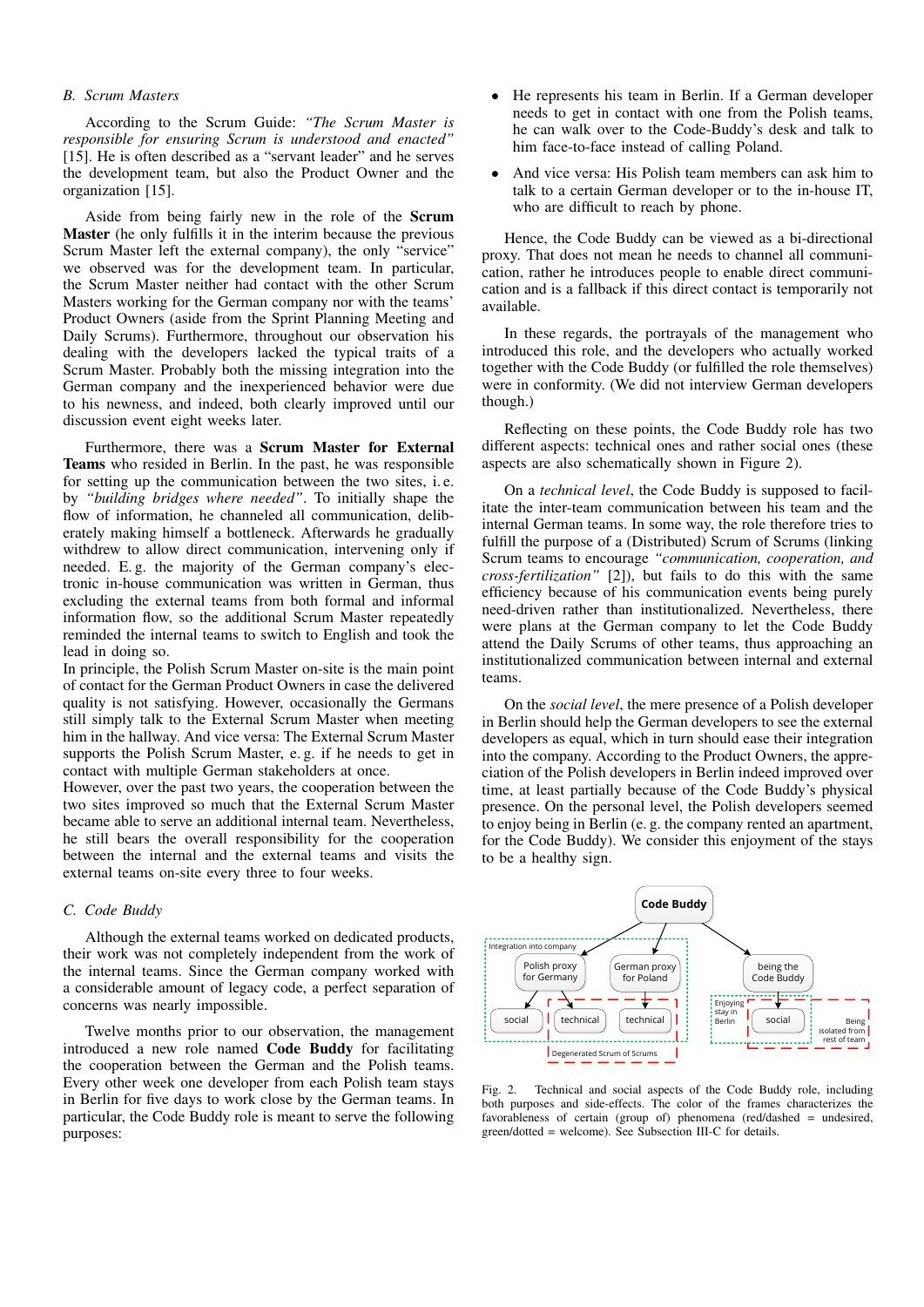However, the Teams A and B differ in various ways when it comes to the details of the role "implementation":

The Product Owners of Team A regarded the Code Buddy as a normal developer working on the same Stories as the rest of his team.

Yet, during the Daily Scrum the Code Buddy seemed slightly isolated because he did not know which Tasks to work on. The rest of his team reacted adeptly by sending him a list of open Tasks related to their current Stories – the Code Buddy was to pick one and inform the team about his choice.

As stated by both developers and Product Owners, the Code Buddy provided technical support during the acceptance tests (e. g. changing database entries directly in order to see the changes in the user interface) and hence profits from immediate feedback (see the "War Room" practice in Subsection III-G for a similar effect).

In contrast, the Product Owner of Team B emphasized the first proxy property mentioned above *("The Code Buddy is here for me")*, and was said to be working on Stories of his own.

During the retrospective the Code Buddy of Team B proclaimed he felt isolated from the rest of his team during his stay in Germany. This also had technical consequences: the Code Buddy started a new Story on his own because the team saw no possibility to integrate him into their actual development process.

The acceptance tests were conducted at a stretch at the end of the Sprint, and without assistance of the Code Buddy.

We will summarize the evaluation of Code Buddy role in Subsection IV-D.

# *D. Sprint Retrospective*

Scrum Guide: The Sprint Retrospective *"is an opportunity for the Scrum Team to inspect itself and create a plan for improvements to be enacted during the next Sprint"* [15]. During this meeting, the *"Scrum Master encourages the Scrum Team to improve [. . . ] its development process and practices to make it more effective and enjoyable for the next Sprint"* [15].

In practice, the Product Owners were not present during the Retrospectives, which were, for the developers' convenience, usually conducted in their mother tongue Polish. However, for the purpose of our observation, the teams switched to English.

Since both teams shared the same Scrum Master, their Retrospectives had some things in common. They started with the team members (including the Scrum Master himself) individually writing "good" and "bad" aspects of the recent Sprint onto separate cards. Each member shortly explained his cards and stuck them on a flip chart, grouping them onthe-fly. The Scrum Master afterwards determined the *"most important points"* without consulting the rest of the team. However, some additional cards were chosen on developers' request. For each of these points, the team discussed if and how this point should be approached and usually to-dos including a responsible person were formulated. However, we do not know what happened with these to-dos afterwards. Furthermore, there was no evaluation of the previous Retrospective in means of determining whether the former goals have been achieved.

Aside from these similarities, the Retrospectives of the two teams still showed a number of differences:

• Team A clearly demonstrated awareness of self-defined rules, e. g. by recalling *"not to discuss one-time-things"*. The formulated to-dos had the potential to actually improve the next Sprint (e. g. *consider effort for bug-fixes because of belated tests during the last Sprint*, or *split Stories with too long acceptance criteria*). Finding responsible persons went smooth.

The departure of the previous Scrum Master was mentioned by almost every developer, revealing a high appreciation.

The atmosphere was relaxed and left room for humorous cards like *"Good: Cookies during meeting"*.

Team B showed no interest in institutionalizing practices (*"We don't want to do War Rooms for every Story like Team A. We decide this by gut instinct"*). For many of the discussed points, the team did not see the need for formulating a to-do because they simply *"will take care in the future"*. Additionally, finding a responsible person for once formulated to-do proved difficult. The previous Scrum Master was not mentioned once.

The atmosphere was a bit more strained than Team A's, though not tensed. All of the positive cards were purely technical.

Roughly speaking, throughout the Retrospective Team A clearly showed more interest in taking responsibility and improving their process, whereas Team B simply wanted to get the technical stuff done.

# *E. Sprint Planning*

Scrum Guide: During a Sprint Planning meeting, the *"Product Owner presents ordered Product Backlog items to the Development Team and the entire Scrum Team collaborates on understanding the work of the Sprint"* [15]. This description held for both external teams: The items presented by the Product Owners ("Stories") were discussed, and changes to the acceptance criteria were made until everyone was satisfied.

In contrast, the next step was not in the scope of the Sprint Planning Meetings we attended: *"After the Development Team forecasts the Product Backlog items it will deliver in the Sprint, the Scrum Team crafts a Sprint Goal"* [15]. Both teams only estimated the effort for the Stories presented by their Product Owner(s) rather than also committing to a subset of them, which was caught up in a "Sprint Planning II" we did not observe. The estimation was done by means of "Story Points", a non-standardized metric for estimating effort, instead of an absolute metric like ideal working days.

We observed a number of differences between Teams A and B in the way of holding these meetings, including the following:

At the end of the meeting the Product Owners of Team A summarized all Stories discussed in the meeting, and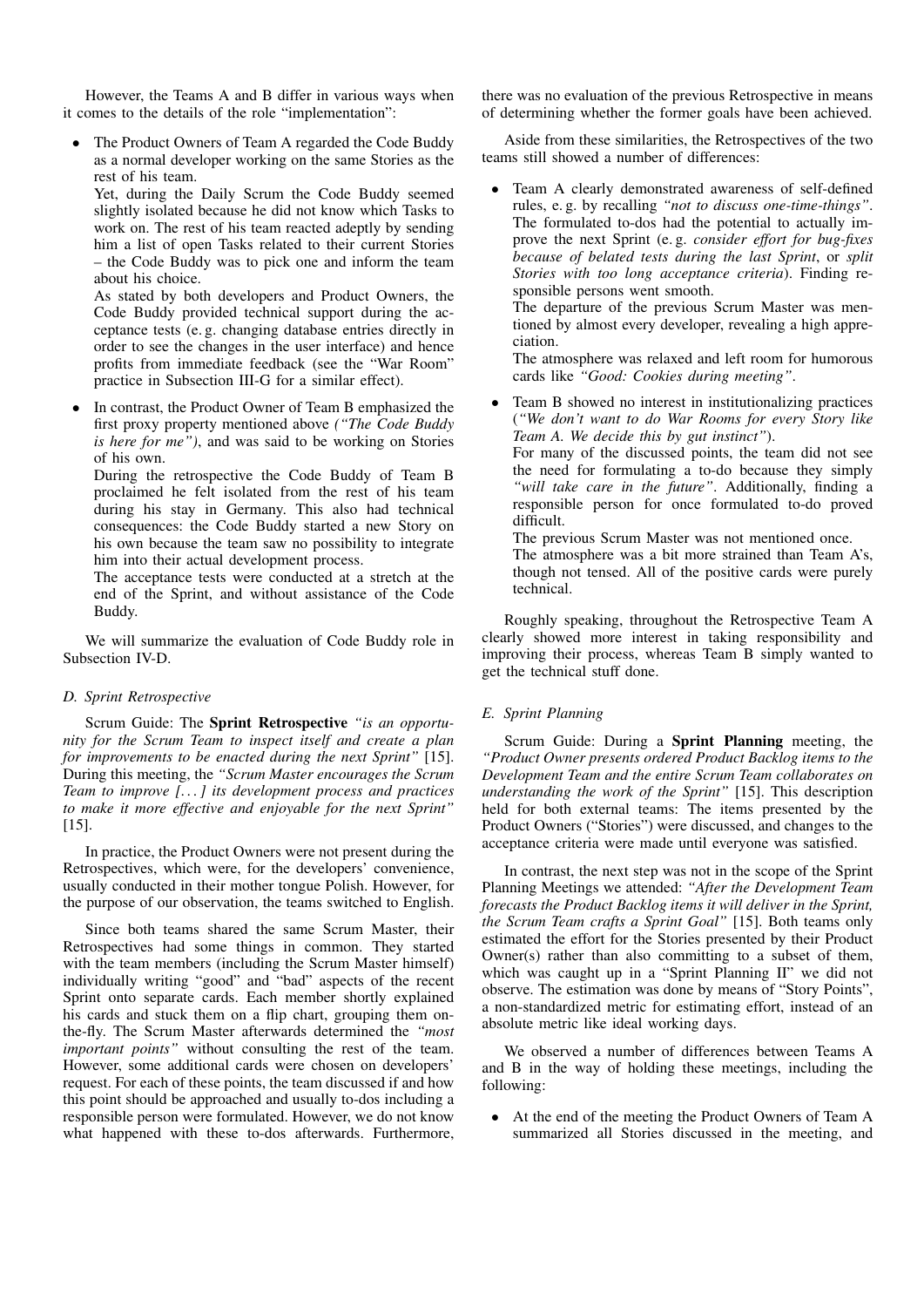reiterated the priorities of the Stories, thus drafting a "Sprint Goal light".

The Product Owner of Team B did nothing comparable.

• During the discussions in Team A, the developers recalled an issue from their previous Retrospective (the team agreed on asking the Product Owner for crucial aspects in the Story acceptance criteria in order to adjust their Smoke Tests accordingly).

In contrast, Team B showed no such "reflective" behavior – lacking appropriate to-dos from their Retrospective after all.

The Sprint Plannings of the teams did not differ much on the content level on which they were both carried out effectively. However, Team A's meeting seemed more enjoyable for all participants and the reasons for this are probably beyond the scope of this study.

#### *F. Daily Scrum & Sync Meeting*

Scrum Guide: *"The Daily Scrum is a 15-minute time-boxed event for the Development Team to synchronize activities and create a plan for the next 24 hours."* It *"is not a status meeting, and is for the people transforming the Product Backlog items into an Increment."* Finally, it *"eliminates other meetings"* [15].

The Daily Scrums of Teams A and B were held via a videoconference system and were attended by all members of the Scrum team, i. e. all developers (including the Code Buddy), the Scrum Master, and the Product Owner(s). The External Scrum Master only attends when he resides in Poland – he does not participate when in Germany. This practice is meant to reduce the intra-team communication risks as it brings the two sites together. The attendance of the Product Owners in the Daily Scrum is not a novelty due to the distribution, it is rather the usual way to conduct these meetings in the German company. The Daily Scrum is the only time of the day when the cards on the teams' boards are altered or moved.

In addition to the commonly known Daily Scrum both teams applied a practice they called Synchronization Meeting ("Sync" in short). The Sync starts 15 minutes ahead of the Daily Scrum and has the following properties:

- The purpose of the meeting is to clarify technical aspects of the team's work that the Code Buddy needs to know before starting the actual Daily Scrum. The idea is to keep technical details out of the Daily Scrum.
- The Product Owner does not participate. For the developers attendance is not mandatory, but usually everyone is present.
- There are no rules comparable to those of the Daily Scrum: neither are there predefined questions to answer, nor any need to say something at all. The whole meeting is driven by the developers' needs and continues until no more questions pop up. Hence, there is no time-boxing: If need be, the Sync will be resumed right after the Daily Scrum, practically occupying all developers.

The Sync meeting contrasts with the Daily Scrum in two ways:

- The commonly held (i.e. including the Product Owner) Daily Scrum was intentionally introduced from corporate management to reduce the communication risks, whereas the Sync meeting evolved from the teams themselves as a consequence of the Code Buddy being separated from the rest of his team and feeling the need to stay in touch. However, both teams did not recall how, when, and by which team this practice was initially introduced.
- Thus the Daily Scrum follows commonly known and accepted rules, whereas the Sync meeting clearly lacks deliberate consideration.

First of all, the Sync Meetings obviously did not answer all of the Code Buddy's questions since the Code Buddies of both teams did not know on which Task/Story to work until their respective Daily Scrum. Apart from that, according to the developers, the Sync meeting somewhat replaced the Daily Scrum, which in turn degenerated into a plain status report for the Product Owner (*"just to show the Product Owner that we do stuff"*) instead of being a planning meeting. This clearly contradicts the Scrum Guide and, much worse, is disliked by the developers because they already know almost everything they are going to hear. But instead of dunning this kind of Daily Scrum, they accept it because they feel as an *"external company that needs to show progress"*.

One the one hand, the Product Owner gets the impression to be well informed and is satisfied because she always gets a furbished report of what is going on. On the other hand, this might make the teams consider themselves safe because they always manage to keep the 15-minute-time-box, whereas the actual purpose of this limit is undermined by the rule-abolished Sync meeting.

If both introduction and execution of practices are subject to conscious reflection, the evolvement of new practices is an indication of a healthy Agile process. However, we consider both the current Daily Scrum and the newly introduced Sync meeting to be undesired deviations.

#### *G. The War Room*

The War Room is a practice the teams introduced some iterations prior to our visit (and again, the teams did not recall by whom it was introduced). Before a Story is given to the Product Owner for acceptance, the whole development team sits together and tries to "break" the new feature, thus discovering several failures earlier in the process without requiring the Product Owner's time.

The Product Owners claimed to receive much better results since the teams had applied this practice because *"they think about their products from the end-users' perspective"*. While in a co-located team the Product Owner might directly explain or show the fault he found, in a distributed setting he uses the phone, e-mail or bug tracking system. By discovering the failures earlier during the process, the need for this indirect communication drops. Thus, the teams' overall velocity did not decrease because of this additional task; effectively, it increased because of the saved feedback loops between the developers and Product Owner.

Overall, the War Room is a practice to avoid communication between the two sites by cutting off the underlying needs.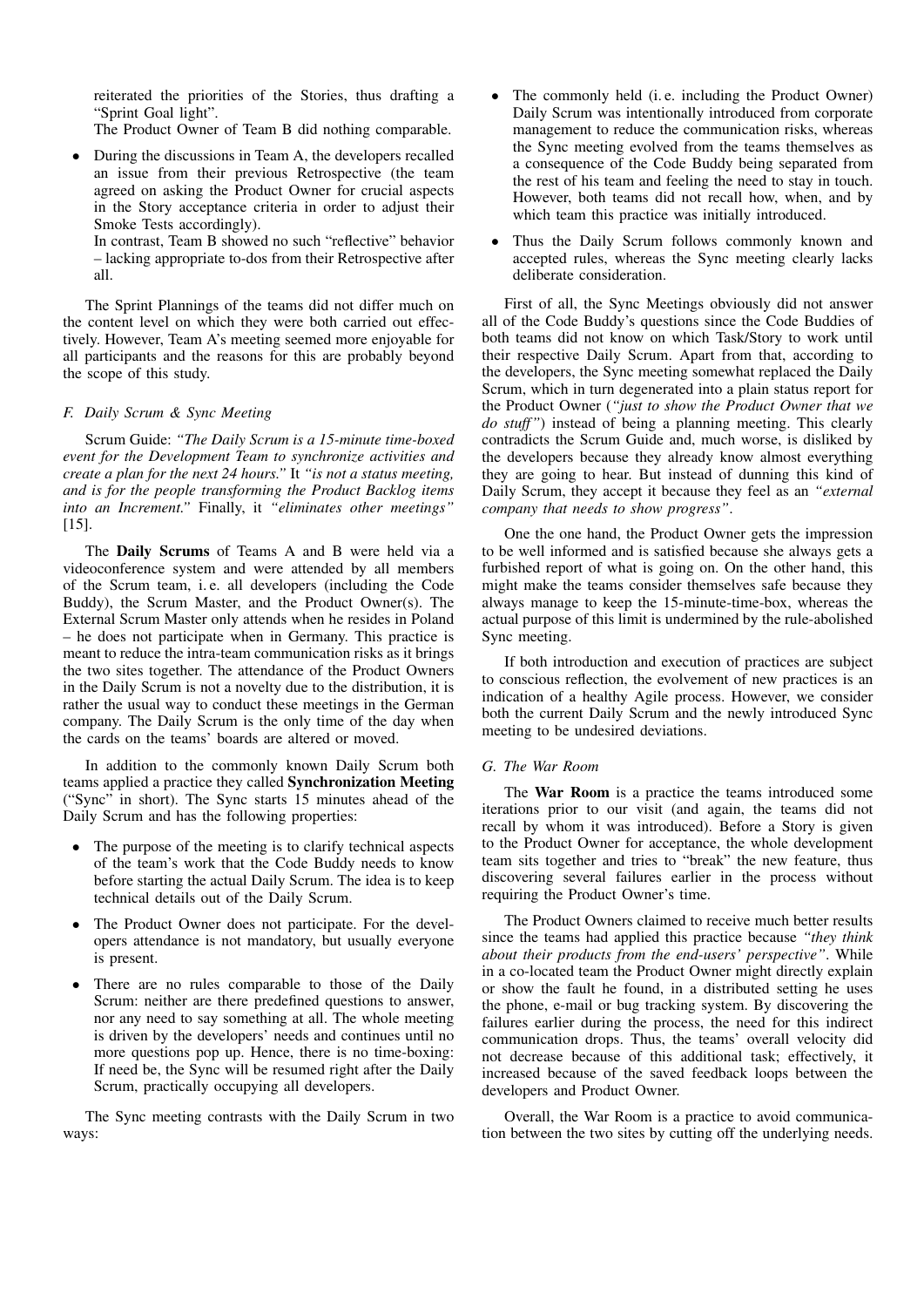## *H. Pair Programming & Test-Driven Development*

The developers stated they are *"encouraged to do Pair Programming and Test-Driven Development"* since it increased the code quality, difficult problems could be solved more easily, and the overall velocity did not drop, in fact, it maybe was even higher. Most of the work is said to be done in pairs, excluding only small tasks. The decision whether to pair or not is said to be made during the Sync meeting.

During the Retrospectives and the interviews, and in the online surveys multiple developers of both teams praised pair programming as a *"really cool"* practice. In the teams' workspace we counted more chairs than developers, thus easing spontaneous pairings, which actually happened more than once. During our field observation we did not recognize differences worth mentioning in the occasions and applications of this practice. However, Test-Driven Development is perceived as a more ambiguous practice, mainly because of resentments against ultra-high code coverage.

Interestingly, the teams additionally apply practices they both call "Simultaneous Programming", which have slightly different meanings depending on the applying team. Both practices involve multiple (more than two) persons. In Team A, there are three persons working on two computers (two fixed, and one oscillating between them). It is a practice they seldom apply and which is probably rather a spontaneous extension of Pair Programming sessions which a third developer, working on a task of his own, interrupts by pulling out one of the pair members. In Team B, three or four developers crowd in front of one big screen, e. g. to deal with hard-to-understand legacy code. They said they do this quite often, and despite initial doubts, it *"really works well"*. However, neither of these variants could be observed in action and the economic efficiency is, if not precarious, at least worth considering.

# IV. PUTTING THE PIECES TOGETHER

The previous section discussed the various practices the two teams applied in their daily work, focusing on the differences between the intended way and the actual process. So far, these practices were discussed in isolation, whereas in this section we will continue investigating their interplay.

Albeit we observed two external teams, we found the most interesting issues combined in only one of them: Team B. Therefore, this section will primarily talk about Team B's situation, using our findings from Team A merely for a better contrast.

## *A. Hanging of Team B*

The product Team B previously worked on was basically finished and the decision whether to implement additional features or to start a new project was still open. Furthermore, a previously announced decision deadline was not met due to unsettled organizational assignments, resulting in an even longer lean period. However, the project of Team A continued and aid work was possible, so the decision was made to let Team B support Team A, leaving Team B *"on stand-by"* until the decision is finally made.

We will now emphasize some aspects of this situation:

- This constellation had a drawback which originates from the company's culture to rather statically assign teams to their Product Owners. Since Team A already had two Product Owners (in the midst of a handover) and both teams now basically worked on the same project, Team B actually worked together with *three* Product Owners, complicating both coordination and communication. During the events we attended both teams only had contact with their direct Product Owners. However, according to a Team B developer, during the recent Daily Scrums his team had contact with all three Product Owners *"and it happens that there are really strange people that I don't know"*.
- Consequently, there was no clear separation of the topics and the sovereignties of the two Teams A and B. E. g. during the Sprint Planning of Team B, developers of Team A needed to be called in to clear up the dependencies between two Team-B-Stories.
- Additionally, Team B's dedicated Product Owner, who at her own judgment already had *"eight irons in the fire"*, now was in charge of a foreign topic. E. g. during the same Sprint Planning Meeting, the Product Owner could not speak with full confidence, and referred to what she heard from the Product Owners of Team A.
- Finally, Team B was not provided with a clear vision, which was also criticized but not really discussed in their Retrospective (*"messy roadmap"*, *"no own product"*). The Product Owner's omission of a Sprint summary during the Sprint Planning was a further indication of her not feeling at home in this topic.

From our point of view, this kind of constellation has two major drawbacks. Both of them lack clear empirical evidence, and are merely hypotheses which could guide further studies. Nevertheless, we still find them important enough to be discussed here.

The first problem is a lack of *intrinsic motivation* [16]. The developers of Team B complained about their uncertain future, which indicates how difficult it may be for the Product Owner to formulate a clear vision under these circumstances. The exceeded decision deadline makes it harder for the team to preserve their trust in the company's will to alter these circumstances. With intrinsic motivation falling apart, only the extrinsic motivation (i. e. professionalism) remains. A team like this might still perform well for a while, but not for long.

The second problem is closely related to the first: A lack of *responsibility*. A team without a dedicated product has no good reason – professionalism aside – to feel responsible for it. With responsibility being a core ingredient of Agile processes, this poses a considerable risk for the team's longterm performance. A possible manifestation of this problem might be the reluctance to take over responsibility during the Retrospective.

Confronted with this point of view during the final discussion, Team B and their Product Owner claimed that (1) there had not been a state of being "on stand-by" (despite the statements in the interviews and the Retrospective) and (2) either way, the team did not have the choice to do anything differently. Given this mindset, we saw no opportunity to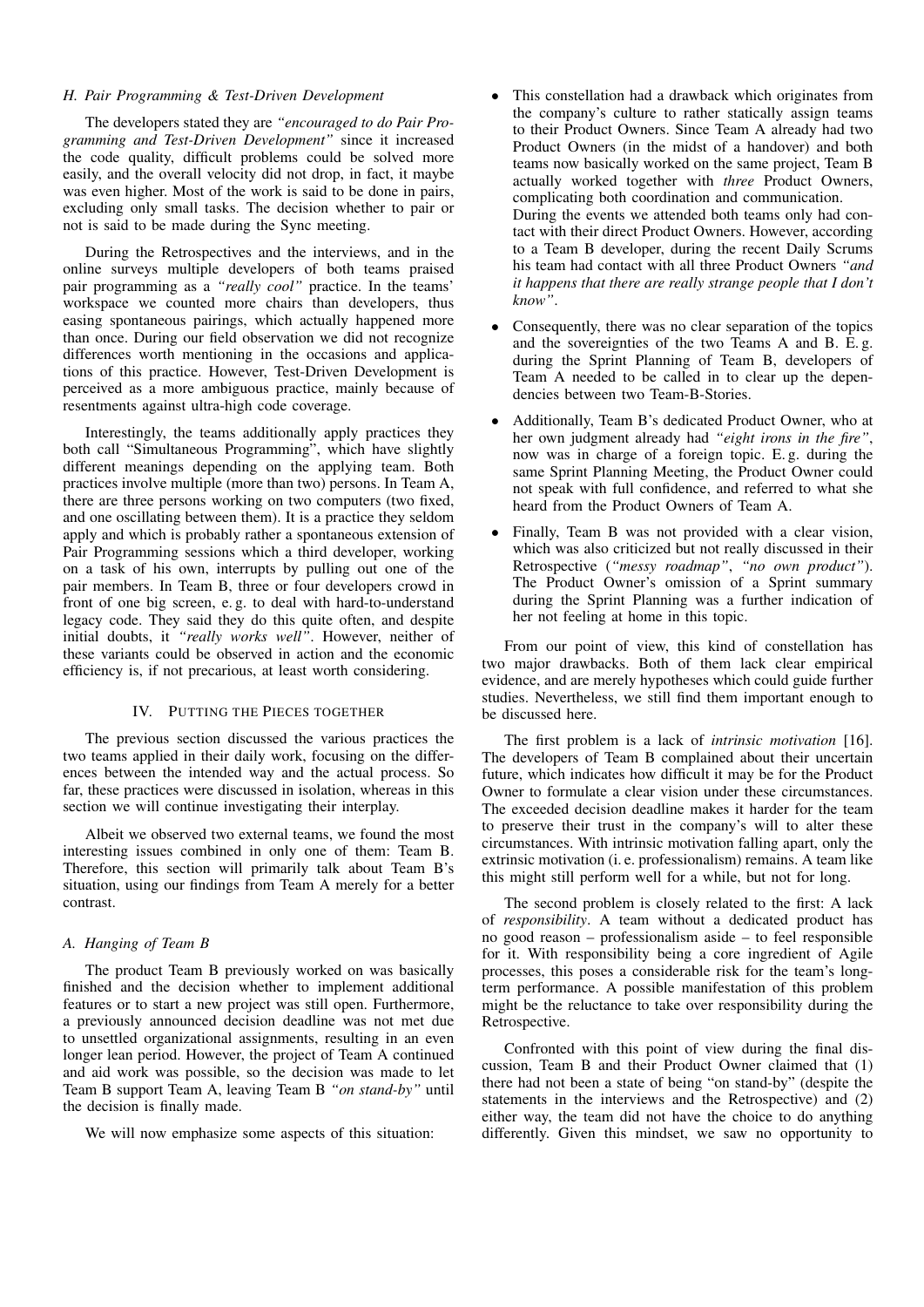discuss this topic any further.

In a non-distributed setting, the odds for this to happen might be lower because the moans we heard when being on-site were probably too subtle to be heard in the upper organizational levels in Germany.

The secondary study of Hossain et al. [8] revealed the practice of quarterly presentations of the Product Vision to be useful in some projects. Maybe the Product Owner's strong need to be able to present such a vision could start an upward cascade, seizing the levels of organization that caused this long lean period.

#### *B. Possible Performance Misconception*

During our analysis we stumbled upon an interesting discrepancy. One the one hand, the Product Owner of Team B was very proud of the team, praised their velocity using superlatives and even recalled a recent leap forward. The developers themselves were proud to always deliver what they had committed to.

On the other hand, there had been recent personnel changes in Team B – members left, new ones joined. The Scrum Master accordingly pointed out that the team is not in the "Performing" state yet.

Given these circumstances, technically both the perceived consistently high performance and the recent performance boost are unlikely to be accurate.

We presented an alternative explanation for the Product Owner's impression during our discussion session: The development team worked on a different topic than before, hence the velocity is expected to drop. The Product Owner herself also worked in a different field, which tends to decrease the performance evaluations' accuracy. Furthermore, the Product Owner worked on far more than one topic and naturally had less time for both providing valuable guidance and evaluating the performance. Hence, the satisfaction might have been delusive and the team might not have performed as good as perceived by the Product Owner.

The Product Owner tried to weaken our points with two arguments. Firstly, the effort was measured by using Story Points which were *"independent of the topic"*.

The problem of measuring effort with a relative measure like Story Points is obvious: The team needs experience in the particular field of work to estimate accurately. Story Points are a highly subjective metric, and are *not* independent of the topic.

Secondly, she admitted that she had indeed worried about dropping performance upon fluctuation, but in the past that had never actually happened.

But even if the second point was true, two problems remain. First, the developers might struggle hard after a fluctuation to sustain their performance level (e. g. in order to not jeopardize the cooperation contract). This point was not fully rejected during the discussion session. Second, even if the developers do not struggle to maintain their level with fewer employees, the question remains why they do not perform higher when fully staffed. Again, in a non-distributed environment, the situation would be slightly different, since the Product Owner would probably scent the risen exertion after a personnel change.

From our point of view, the whole team (not only the developers) was lacking a pro-active approach towards the issue of fluctuation, performance, and expectations towards performance.

## *C. Little Sensitivity for Process Issues*

Throughout our observation, Team B's focus was primarily adjusted on technical issues. Although the ability to concentrate on the actual work is important to achieve a high velocity, it is an important ingredient of Agile processes to "inspect & adapt" [12]. The developers need to step back, switch the perspective, and think about the process itself.

The very Scrum ceremony for this is the Retrospective at the end of each Sprint, which, at least in the case of Team B, was clearly dominated by technical issues. The interim Scrum Master did not shift the focus, instead he afterwards said *"the Retrospective was this technical because I'm a technical person"*. This is a dangerous statement: The overall direction of the Retrospective should be set by the whole team. The role of the Scrum Master is to enable the team to be Agile, i. e. to think about the process.

From the developers themselves we got statements like *"there are no process problems in such small teams"* and *"there is no need for continuous improvement."* The overall conviction was like: *"We as developers are not responsible for the process. That's other people's business."* That attitude is even more dangerous because it is the very duty of the *whole* team to forge the Agile process, and not a task which is confined to a particular person or role, like the Scrum Master.

Throughout the final discussion, Team B reinforced their attitude, e. g. by seconding their former statements. Finally, the session itself was less a vivid discussion than a presentation of hypotheses from our side, and shielding and rejecting from the team's side, revealing little critical faculties (see a further discussion on this in Subsection V-C).

Team B did all the Scrum practices (Daily Scrum, Sprint Planning, Review and Retrospective), and introduced new ones (e. g. Sync Meeting), but at least three of them did not serve their intended purpose – or even lack a well thought out intention. These deviations did not attract much attention because their effect on the performance – however big or small – was not clearly perceived. Neither were they the subject of internal inspections by the team itself. Therefore, the team somehow *did Scrum*, but *was not Agile*.

This lack of reflection (or at least lack of sensitivity for process issues) might also explain why the possible overburdening of Team B (especially after fluctuation, see previous subsection) was not recognized or at least not brought up. Another reason might be that both teams (not only Team B) considered themselves too much as a service provider for the German company instead of an equally treated, selforganizing Agile team. The silent acceptance of the "Status" Daily Scrum, the *"need to show progress"*, and the negation of an unpleasant "hanging mode" affirm this hypothesis. Either way, an open discussion between the involved parties would probably improve the overall situation.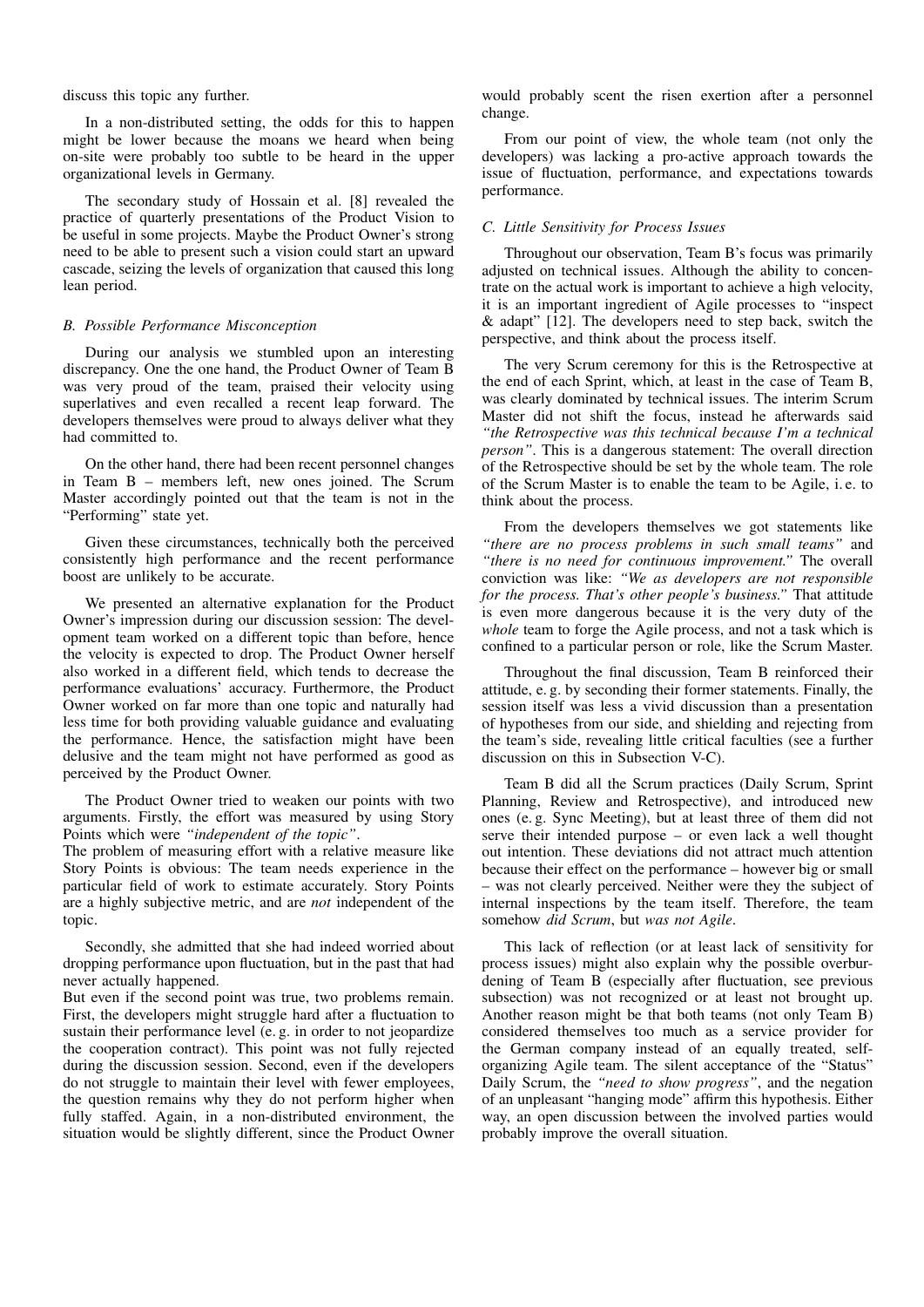## *D. Isolated Code Buddy*

The very practice that reflects the distributed setting of this case study is the Code Buddy role. Therefore, the observed phenomenon of Team B's Code Buddy feeling isolated described above is of particular interest.

During the Daily Scrum, the Code Buddy could not follow the line of thought of the rest of his team (*"Which Stories are you talking about?"*) and also stated that he did not know what to work on. Eventually, the team decided to start a new Story solely for the Code Buddy, thus decreasing the need for intra-team communication.

In the Retrospective one week later, this exclusion from the team was discussed shortly without yielding any solution. The developers explained to their Scrum Master that any attempt to improve the communication with the Code Buddy would be in vain, because the Code Buddy sat *"next to the Product Owners yelling at their phones"*. This stalling position was defended during the final discussion as we proposed to give Distributed Pair Programming (e.g. using  $Saros<sup>2</sup>$  or a similar tool) a try to improve the integration of the Code Buddy into his team.

Ironically, the Code Buddy role was meant to facilitate communication, but he himself suffered from a shortage of communication. However, we did not hear anything like this from the other team which applied the same practice. The only difference worth mentioning lies in the history of the role implementation: In Team A the same developer fulfilled the Code Buddy role for a long period of time, whereas in Team B the role rotated. Even if this led to more intense personal contacts in Berlin, we were not able to explain how this difference affects the cohesion of the team. Either way, during the closing discussion Team B made clear, that for them being the Code Buddy multiple times in a row was out of question.

In summary, the Code Buddy role is clearly a neat practice for ice-breaking and warming up. The absence of direct team members forces the Code Buddy to get in contact with the internal teams himself. Nevertheless, a year after its introduction the role conception itself might be worth reconsidering. The company's management should ask itself what they expect of this role, and what this role is capable of. Maybe it is no longer the best practice to achieve the actual objective of integrating internal and external teams.

# V. CONCLUSION

In the first subsection we will answer our the questions raised in Section II-B and then summarize our insights. Furthermore, we provide additional Lessons Learned on both the content level and regarding the research process.

# *A. Answering the GQM Questions*

# *Q1 What is the current situation of the project?* We investigated a nearshoring setting in which two Polish Scrum teams (A and B) worked for a German company. In principle, the external teams worked on dedicated products,

and each team had a so-called "Code Buddy" who facilitated the residual integration work by spending five consecutive days in the company's headquarter. However, Team B's work was done for now, so it supported Team A until further notice. This situation and the yet unclear future of Team B may have resulted in weakened motivation and responsibility. Recent personnel changes in Team B and a partially isolated Code Buddy might have lowered the team's potential. In addition, working in a foreign topic (for both developers and Product Owner) may have hampered the accuracy of the performance assessment so that an unrecognized underachievement seemed possible.

#### *Q2 Which amendments to Scrum have been made?*

In addition to local practices borrowed from eXtreme Programming (e. g. Pair Programming and Test-Driven Development), there were several practices reflecting the distributed nature of the projects. First of all, the Daily Scrums were conducted in a distributed manner, also involving the Product Owner via a videoconference system. Furthermore, there were two additional roles, namely the "Code Buddy" (as described above), and the "Scrum Master for External Teams" who bears the overall responsibility for the cooperation. A home-grown practice named "Sync Meeting" – which is conducted without the Product Owner – reflected the Code Buddy's need to stay in touch with the rest of his team.

# *Q3, Q4, & Q5 How well does the process fit the project's conditions? Which problems were mitigated or eliminated by and which evolved due to the actual applied process?*

The Sync Meetings lacked the rules other events have (e. g. time-boxing) and took over the planning trait from the Daily Scrums, which in turn degenerated into a demonstration of progress to the Product Owner. Hence, the Product Owner might had gotten the impression of being in the thick of the actual process (which the Product Owners of internal teams really are), but in fact retrieved only a furbished status report. Combined with the seemingly constant performance (measured in obfuscating Story Points) this might have conveyed the delusive feeling of mitigated nearshoring risks.

Team B's attitude was maybe co-determined by the position of being a service provider, so they felt no urge to change themselves, since the final outcome appealed to the purchasing company. Accordingly, the process-critical Sprint Retrospective was minimally constructive and revealed little potential to improve the subsequent Sprint. The yet inexperienced Scrum Master was not able to draw the developers' attention to process-related issues. Overall, Team B technically did Scrum, but without being Agile.

# *Q6 How satisfied are the involved persons?*

Instead of yielding a simple answer, our research led us to further questions: What does satisfaction mean, i. e. how does a Product Owner know that his team actually performs well? Clearly, measuring effort with Story Points cannot yield accurate performance ratios, and Product Owners need to be aware of this deficiency. In the end, they have to decide whether they want to look under the hood (but hereby must not fool themselves) or if they trust the developers as a self-organizing team.

Throughout the observed events, the developers of Team A seemed more relaxed and enjoying their jobs, whereas Team B seemed a bit tensed, as if the unanimously positive descriptions

<sup>&</sup>lt;sup>2</sup>An Eclipse plug-in for Distributed Collaborative Editing (see http://www.saros-project.org)